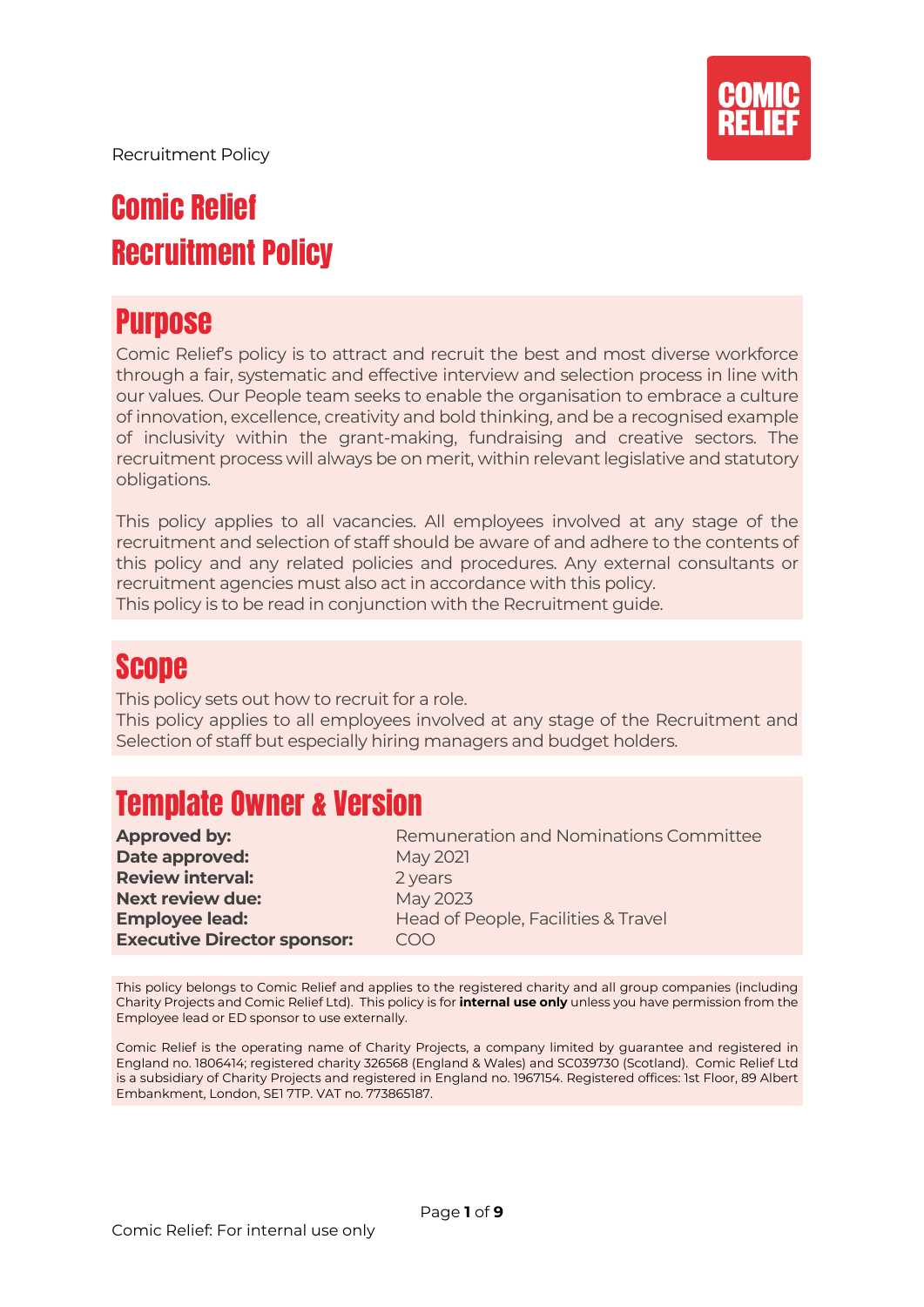

#### **CONTENTS**

| 1.  |  |
|-----|--|
| 2.  |  |
| 3.  |  |
| 4.  |  |
| 5.  |  |
|     |  |
| 1.  |  |
| 2.  |  |
| 3.  |  |
| 4.  |  |
| 5.  |  |
| 6.  |  |
| 7.  |  |
| 8.  |  |
| 9.  |  |
|     |  |
| 11. |  |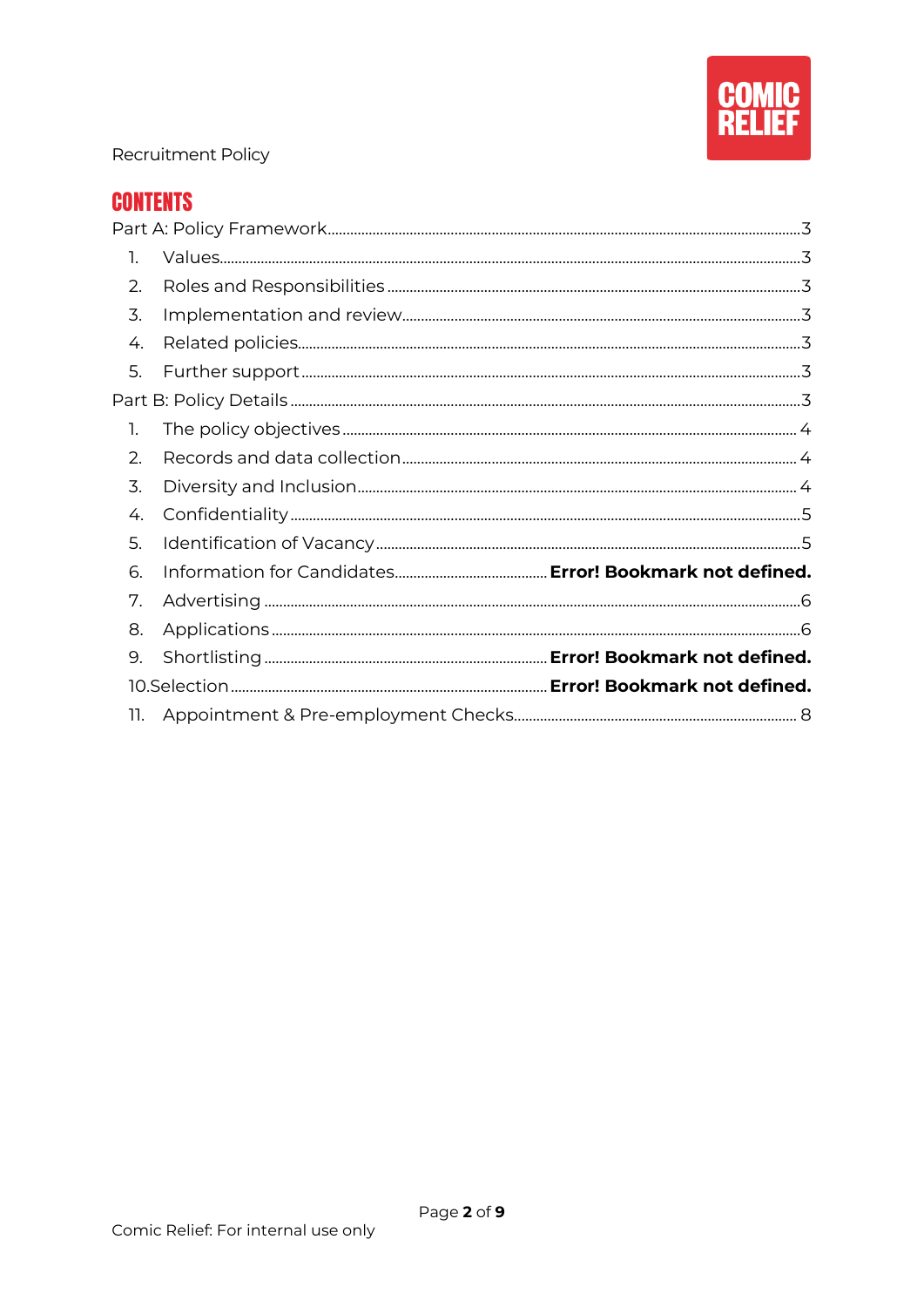

# Comic Relief Recruitment Policy Part A: Policy Framework

#### <span id="page-2-1"></span><span id="page-2-0"></span>1. Values

- 1.1. Please apply the Comic Relief Values as a set of guiding principles when you read and use this policy.
- 1.2. The Comic Relief Values are:
	- 1.2.a. Make it personal
	- 1.2.b. Share the stage
	- 1.2.c. Inspire a culture of generosity
	- 1.2.d. Have a sense of humour, always
	- 1.2.e. Make meaningful change<br>1.2.f. Walk the walk
	- Walk the walk
	- 1.2.g. Break down barriers.

### <span id="page-2-2"></span>2. Roles and Responsibilities

- 2.1. Employees must read and implement this Policy when involved in the Recruitment and Selection of a role at Comic Relief.
- 2.2. External Consultants and Recruitment Agents must comply with this Policy.

### <span id="page-2-3"></span>3. Implementation and review

3.1. **Consequences of non-compliance:** If you don't comply with this policy, there may be a negative consequence for Comic Relief. Your failure to comply will be taken seriously and investigated promptly and objectively. Comic Relief will take appropriate action where needed, which may include disciplinary action.

### <span id="page-2-4"></span>4. Related policies

- 4.1. This policy is to be read in conjunction with the following policies:
	- Organisational change Policy
	- Recruitment Guide 2020;
	- Diversity & Inclusion Policy; and
	- Safeguarding Policy.
	- Pay Policy

### <span id="page-2-5"></span>5. Further support

<span id="page-2-6"></span>If you have further questions or feedback about this policy, please contact your HR Business Partner. You may also seek support from a mental health first aider or externally via the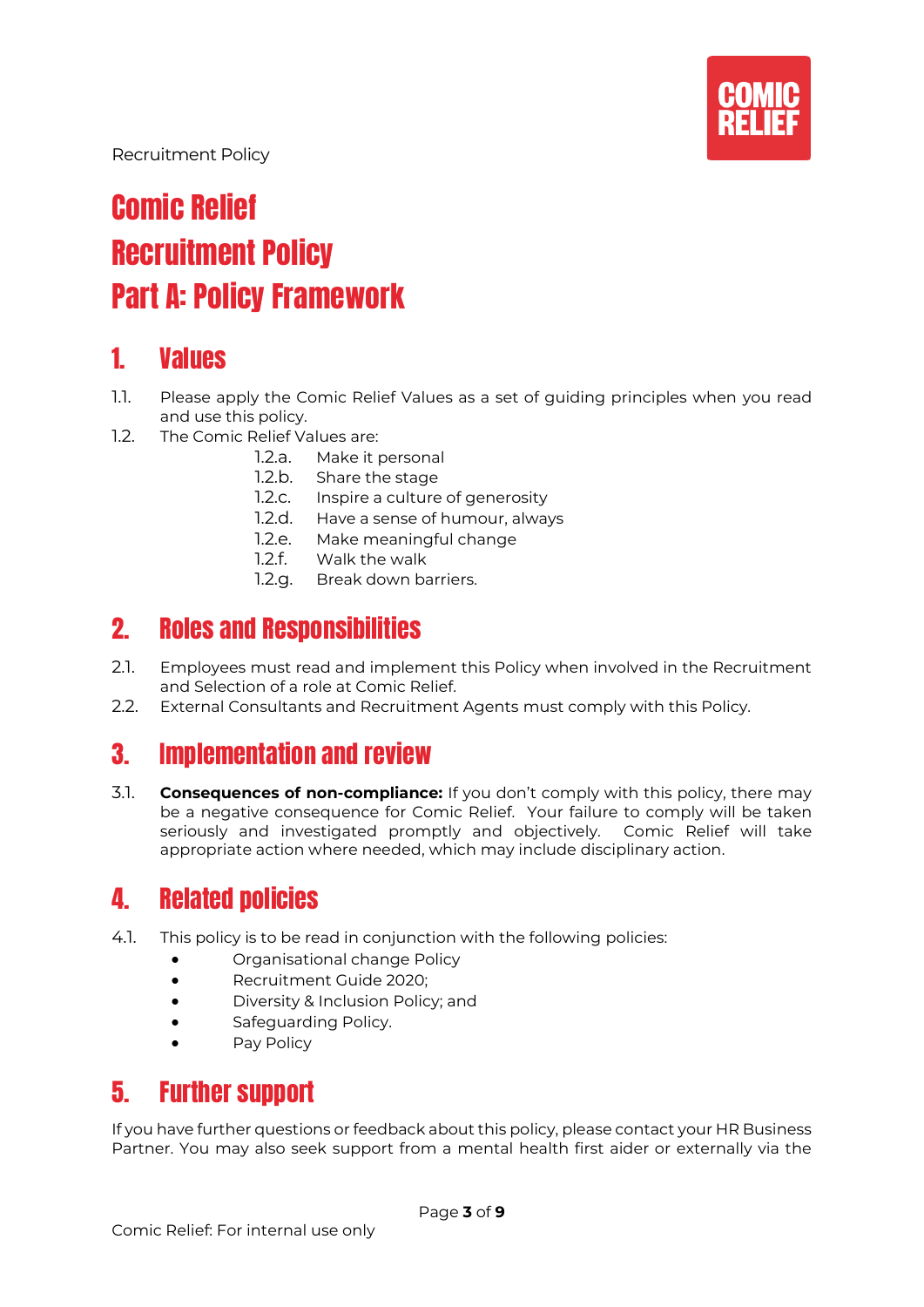

Employee Assistance Programme by calling 0800 1079042 and quoting scheme number 72713. (This call is free from landlines.)

# Part B: Policy Details

### <span id="page-3-0"></span>1. The policy objectives

1.1. Comic Relief recognises the importance of attracting, recruiting and retaining a high calibre, diverse, competent, flexible workforce, and is committed to delivering best in class candidate management, ensuring all applicants experience a consistent, fair and equitable assessment experience, irrespective of outcome.

#### <span id="page-3-1"></span>2. Records and data collection

2.1. Records will be kept on all stages of the recruitment and selection process and retained by the People team for a period of 6 months and then disposed of securely. Our applicant tracking system will also store a digital candidate record for 6 months regardless of outcome, compliant with General Data Protection Regulation (GDPR). This system has undergone a thorough Data Protection Impact Assessment (DPIA) approval process.

#### <span id="page-3-2"></span>3. Diversity and Inclusion

- 3.1. At Comic Relief, care will be taken to ensure that there is no discrimination on the grounds of race or ethnic origin, disability, gender or gender identity, caring responsibilities, sexual orientation, religion or belief, age or any other requirement that cannot be objectively justified. With this in mind, there are various initiatives throughout the recruitment process aimed at ensuring we reach the most diverse pool of candidates, and that we are behaving in a way that mitigates against unconscious bias, to ensure that the best candidate is successfully hired into the organisation.
	- 3.1.a. Where needed, Comic Relief will ensure that 'reasonable adjustments' are made to ensure candidates with disabilities are not disadvantaged as part of the recruitment process – we ask candidates to self-select into this consideration at the beginning of the process.
	- 3.1.b. The first stage of our current shortlisting process is name-blind and conducted without reference to CVs.
	- 3.1.c. Comic Relief operates under the Disability Confident Scheme to improve confidence of disabled (internal and external) candidates in applying for roles and to fulfil our aim of more inclusive recruitment
	- 3.1.d. We are proud to be a Living Wage employer and all our staff are paid in line with guidance from the Living Wage Foundation.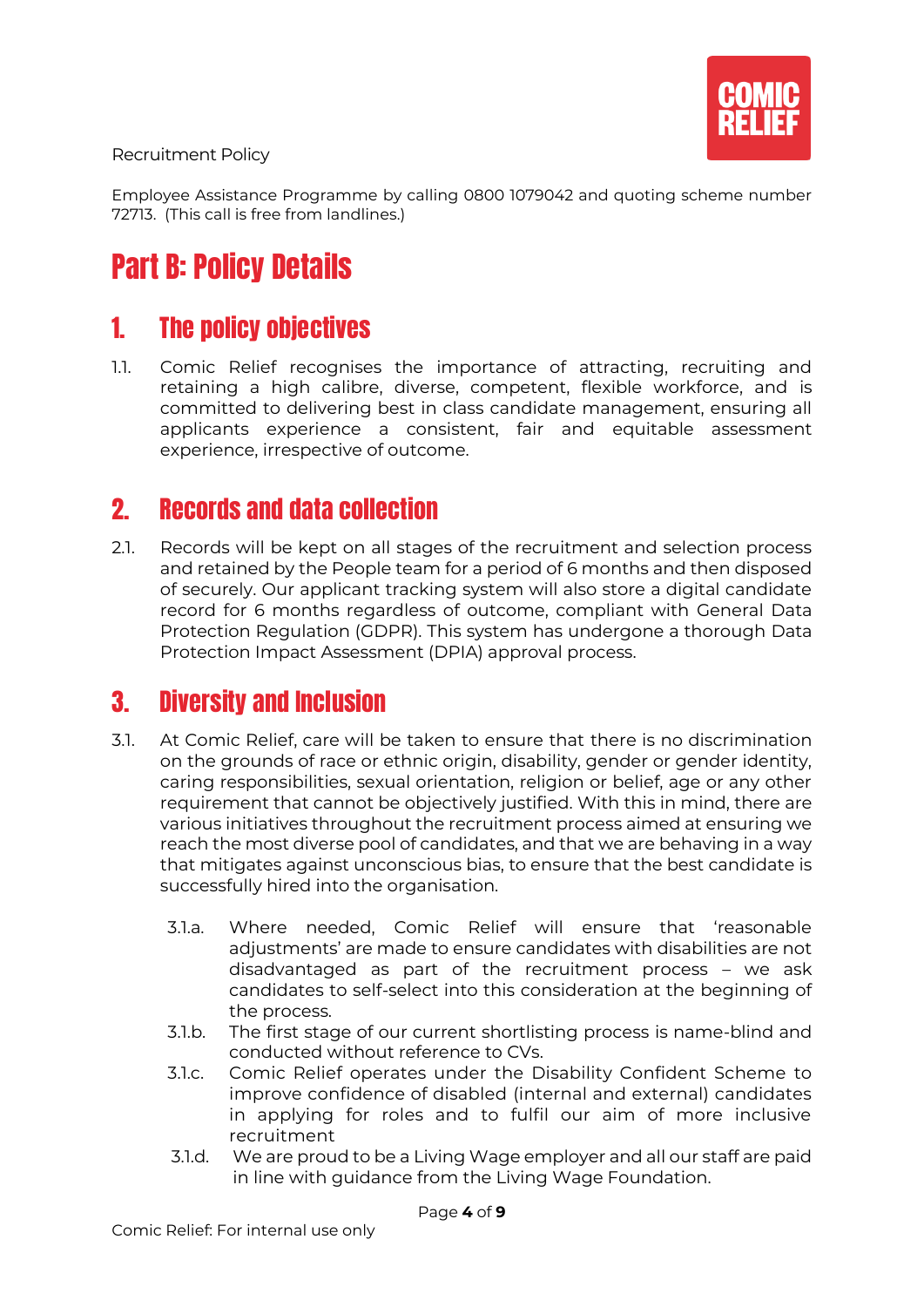

- 3.1.e. Our Pay Policy contains a clear commitment to paying employees equally for the same or equivalent work
- 3.1.f. We undertake equality pay audits in relation to gender and ethnicity. We also publish the results in line with Equality Act 2010.
- 3.2. If you disclose previous convictions to Comic Relief during the recruitment process, this will not automatically prevent you from working with us or for us.
	- 3.2.a. Comic Relief is committed to ensuring the safety and well-being of all of those we engage with and specifically to safeguarding children and adults in vulnerable circumstances. As part of our approach to safe recruitment, Comic Relief does request information on past convictions as part of assessing an applicant's suitability for a post.
	- 3.2.b. When you apply for a role, you will be asked to make a voluntary disclosure of previous convictions. You should please respond honestly and fully to this question. If you disclose a conviction to us, we will consider this objectively and fairly in the context of the role you are applying for, and if appropriate, will contact you to discuss it further..
	- 3.2.c. If we make you an offer to work with or for us, we will conduct a Disclosure & Barring Service (DBS) check. The level of DBS check conducted will depend on the role and the level of contact with children and adults in vulnerable circumstances. We carry out DBS checks for all roles as there is potential for anyone who works for us or with us to come into contact with children and/ or adults in vulnerable circumstances (for example, where we engage with beneficiaries, visit projects and schools or organise events).
	- 3.2.d. If the DBS check reveals convictions you have not previously disclosed, we will discuss this with you. We reserve the right to withdraw any offer that has been made to you (or to take such other action, including dismissal, as may be appropriate in the circumstances).

### <span id="page-4-0"></span>4. Confidentiality

4.1. Through each stage of this policy, Comic Relief will seek to ensure that confidentiality is maintained.

### <span id="page-4-1"></span>5. Identification of Vacancy

5.1. When a resourcing need emerges, the Hiring Manager is responsible for creating a business case for the vacancy and seeking the necessary approval from their Budget Holder, their department's Executive Director (or the CEO for roles at Level 3 or above), their Finance Business Partner and the Head of People, Facilities and Travel. This should be created in collaboration with an HR Business Partner, who will assist in creating a scope of work, job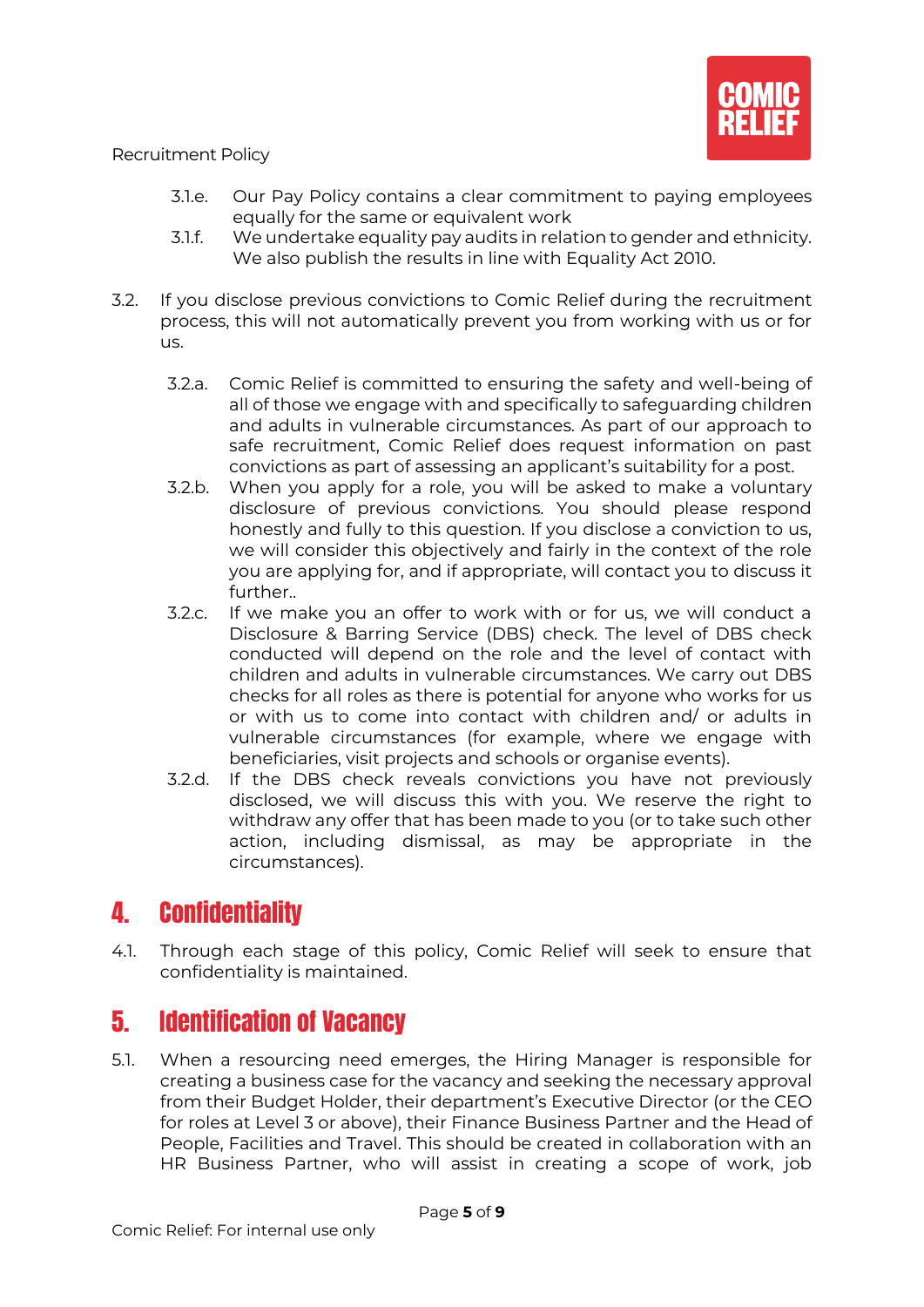

description, and a benchmarked salary, and the completion of the 'Request for Resource' form.

5.2. Recruitment will not commence without the successful completion of the approval process outlined above, which will apply to permanent and fixed term positions

## <span id="page-5-0"></span>6. Advertising

- 6.1. All vacant roles will be advertised with a Job Description and Person Specification containing the essential and desirable skills knowledge and experience required for the role, as well as the salary range and post duration. Interview dates will be clearly sign posted where appropriate. [Template job](https://comicrelief.box.com/s/lu71yemotnkgo93cks4it2n6v3weq4al)  [descriptions](https://comicrelief.box.com/s/lu71yemotnkgo93cks4it2n6v3weq4al) are available for roles at different grades within Comic Relief.
- 6.2. All advertisements will be specific to the role and comply with Comic Relief's Diversity and Inclusion policy, which is included on each job advert. All job adverts will include the statement "Comic Relief is committed to the highest levels of safeguarding. All posts will be subject to relevant background checks and successful candidates must adhere to Comic Relief's safeguarding policies as a condition of employment".
- 6.3. As a member of the Disability Confident Scheme, Comic Relief guarantees that any candidate with a disability who meets all the essential criteria as advertised in the job description will be guaranteed an initial interview.

### <span id="page-5-1"></span>7. Internal Recruitment

- 7.1. Comic Relief recognises the importance of professional growth and development for its workforce, and the ability to progress internally within the organisation or to take on additional responsibilities both present excellent opportunities for such development.
- 7.2. In doing so our approach will be:
	- 7.2.a. To provide opportunities, wherever possible, for personal development by advertising vacancies internally first, and reviewing internal candidates before considering external candidates..
	- 7.2.b. To ensure a fair and consistent approach to internal recruitment and opportunity, with clear and objective criteria for decision making, as stated in the job description
	- 7.2.c. To maximise the credibility of internal hires, by assessing their competence and suitability for a role through a transparent and competitive selection process
- 7.3. All job vacancies (whether fixed term or permanent roles) will be advertised internally to existing staff prior to external advertising, as posts may offer career advancement opportunities or are fixed term and may be appropriate for secondment. Exceptions may exist for business reasons when it would be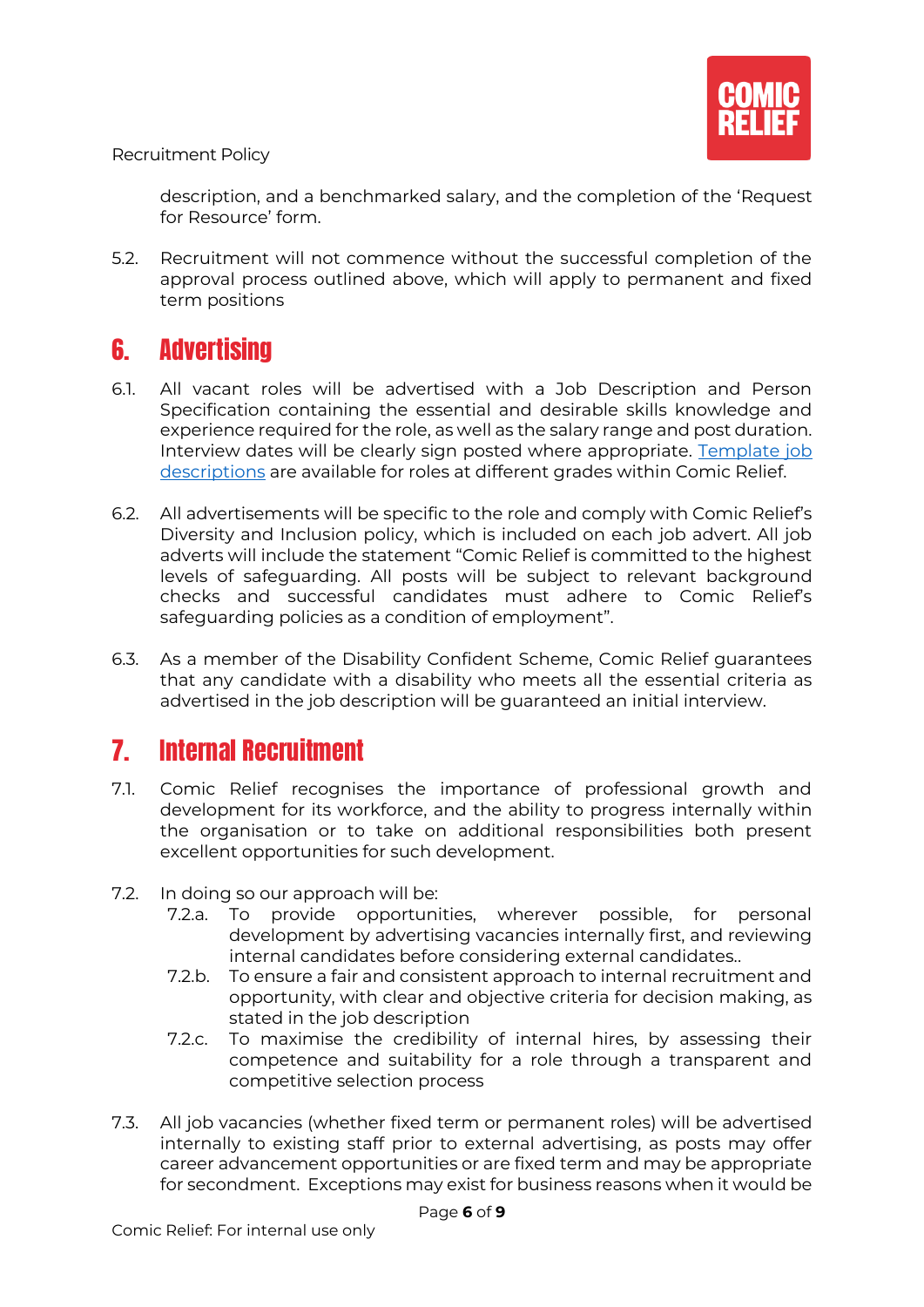

appropriate to advertise vacancies internally and externally at the same time, and these will be clearly documented and communicated.

- 7.4. Staff who wish to be considered for a different role to the one they are currently fulfilling will be required to apply for the role as part of an internal recruitment process. No staff member will be automatically 'promoted' or laterally 'transferred' into a new or existing role without due process.
- 7.5. Internal Candidates will be subject to the same standards and criteria as external candidates. As an exception, an internal candidate who meets 90% of the criteria may be appointed at a lower salary.
- 7.6. Successful internal hires will not be subject to a probation period, but an internal reference from the candidates substantive manager may be obtained as part of the recruitment process.
- 7.7. All internal candidates, regardless of whether they are selected for an interview, will receive feedback from the hiring manager or HR on their application.

### 8. Staff at Risk of Redundancy

- 8.1. In line with the Organisational Change Policy, staff at risk of redundancy will be assimilated or ring-fenced prioritised for vacant roles that are considered a suitable alternative. Staff assimilated into roles will not be subject to an assessment process or trial period, and staff ringfenced into roles will be required to undergo an assessment but will not be subject to a trial period to assess their competence/ performance if successfully appointed. However, Employees have the right to a 4-week trial period if they accept a new role. If they need more time to train for the role, you can agree to a longer trial period. It must be agreed in writing and have a clear end date.
- 8.2. Fixed term staff with more than two years continuous service, will be eligible to be assimilated or ring fenced into suitable alternative roles that become vacant, if the vacancy arises in the three months **preceding** the end of their existing contract.
- 8.3. Fixed term contracts that are due to end before a vacancy is confirmed or live will not be eligible to have their contracts extended in order to maintain eligibility for the role, if that is the sole reason for extension.

### 9. Recruitment and Selection Process

- 9.1. Application:
	- 9.1.a. Applications will be submitted using s an online tracking system found at [www.comicrelief.com/careers.](http://www.comicrelief.com/careers).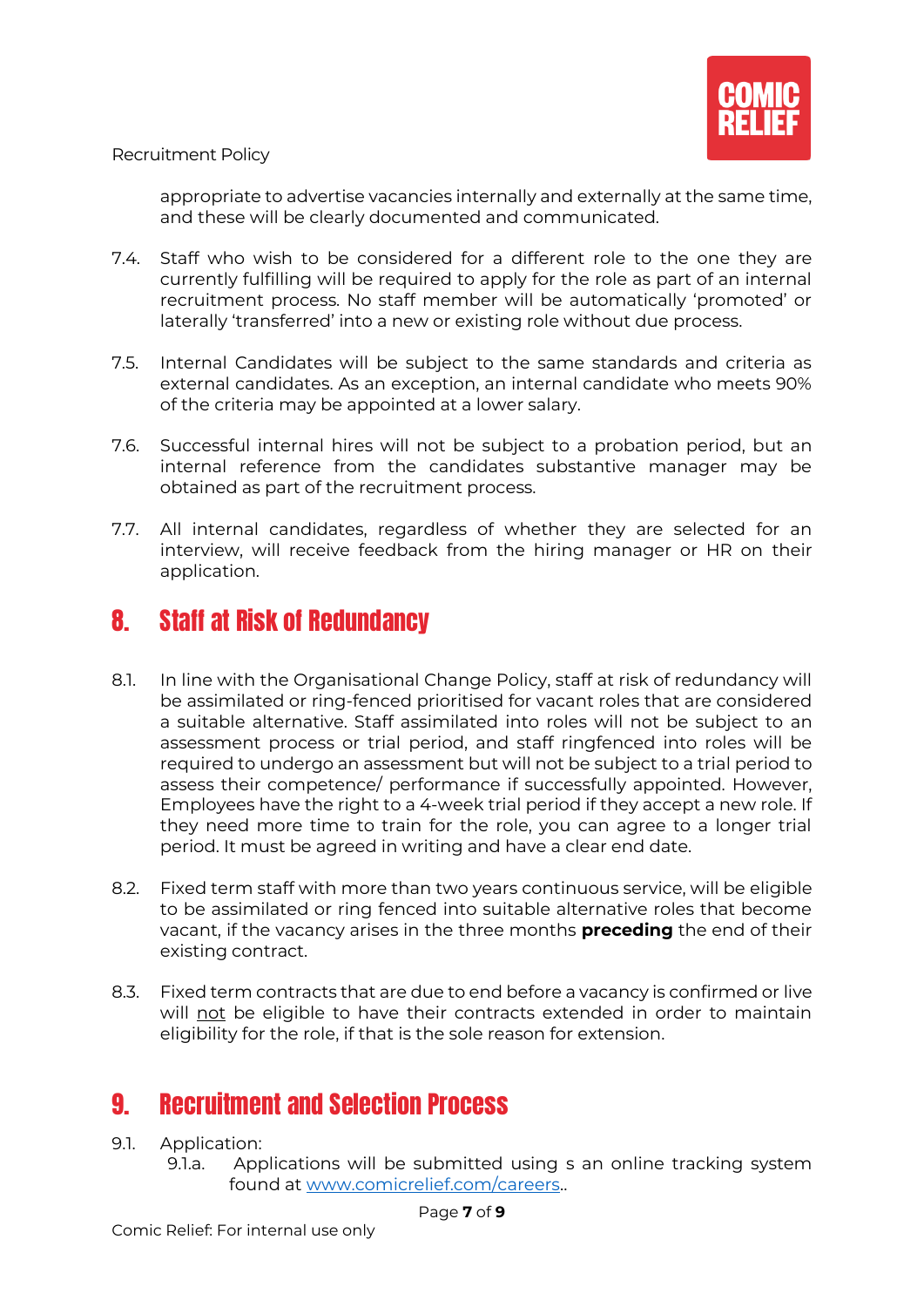

- 9.2. Shortlisting
	- 9.2.a. The shortlisting process will be based on the requirements of the post as defined in the person specification, assessing candidates against essential and desirable criteria. These criteria are tested for through (approximately) three application questions, which are generally free form 250-word answers.
	- 9.2.b. The shortlisting process will involve the blind marking of candidate responses to a number of application questions, based on the criteria for the role, in duplicate or triplicate to ensure fairness and accuracy. This will normally include the Hiring Manager and at least one other staff member as standard.
	- 9.2.c. Any candidate with a disability who meets all the essential criteria as stated in the JD is guaranteed an initial interview with the People Team.
- 9.3. Selection
	- 9.3.a. A variety of selection methods will be considered, dependent on the nature of the role and the seniority of the post, but will typically involve at least one interview and a skills assessment. . All selection methods used will relate to job requirements, and all decisions will be based on objective criteria outlined in the job description. The Hiring Manager will agree the most appropriate selection process and method with advice from the People Team.
	- 9.3.b. Interview panels will typically consist of 3 individuals, and the chair of the panel -usually the line manager of the vacant post - will be trained in Comic Relief's fair and transparent recruitment and selection techniques; where this is not possible at least one other member of the panel should be trained, and the chair briefed by HR.
	- 9.3.c. Efforts will be made, where possible, to achieve diversity of representation on the interview panel in terms of gender and race. All interviews will include questions relating to safeguarding, our values and diversity and inclusion, to ensure alignment with Comic Relief's position and approach in these areas.
	- 9.3.d. Candidates will be assessed by each individual involved in the selection process independently, and then discussed to ensure appointment is reached by consensus where possible, with the Hiring manager having the 'casting vote' if needed.
- 9.4. Feedback
	- 9.4.a. Unsuccessful candidates will be given feedback via our applicant tracking system, Applied. We will endeavour to do this within 2 weeks of interviews being concluded.

### <span id="page-7-0"></span>10. Appointment & Pre-employment Checks